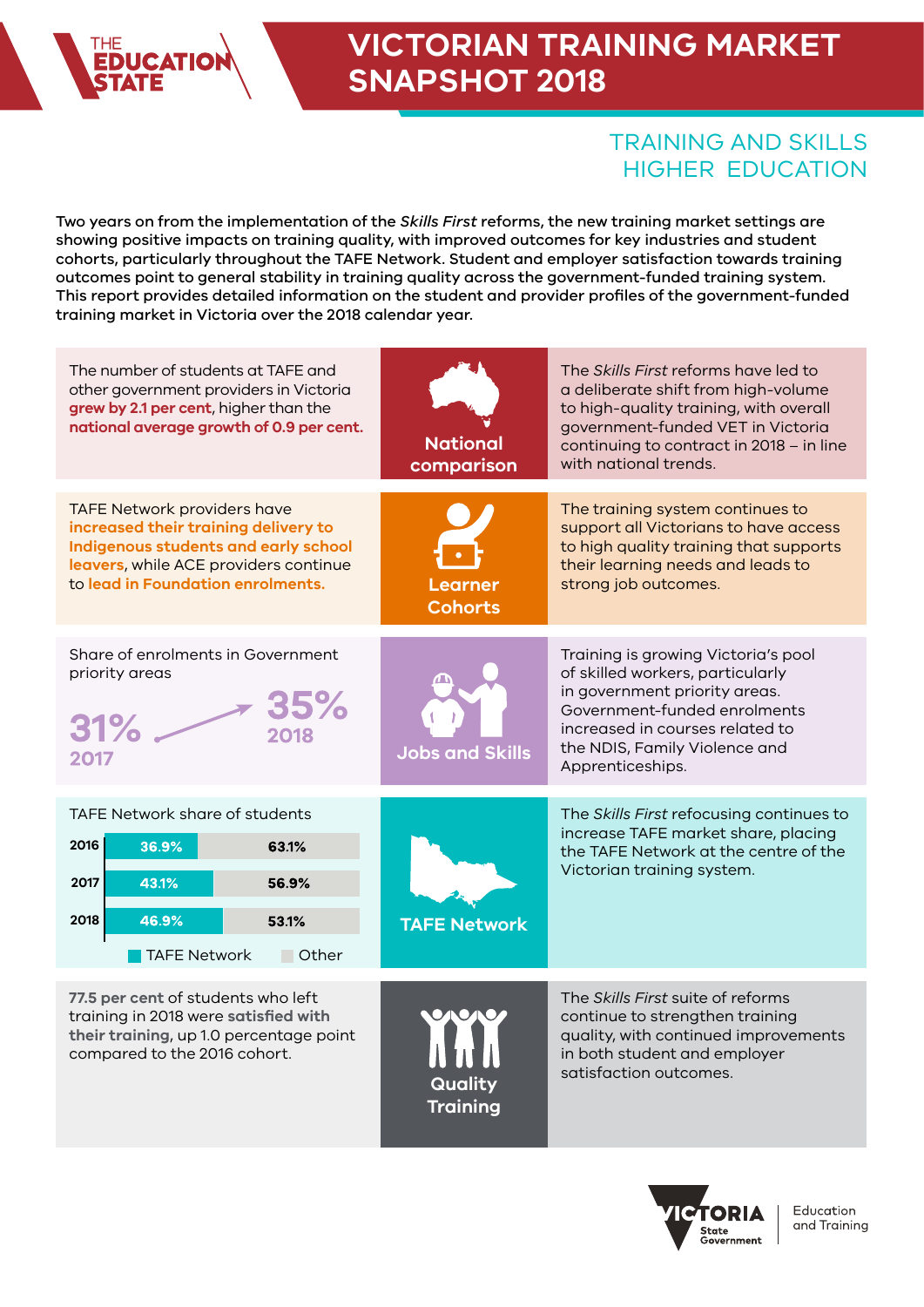# **NATIONAL COMPARISONS**

- In 2018, 270,965 students were enrolled in government-funded vocational education and training (VET) in Victoria, a decrease of 8.5 per cent compared to 2017. This decline was in line with national trends, with student numbers across Australia reducing by 1.9 per cent over the same period.<sup>1</sup> The Victorian decline is a result of the transitioning of the training system from a high quantity to a high quality system.
- The TAFE Network is showing an increase in the number of government-funded students, reflecting Victoria's commitment under *Skills First* to restore confidence in the TAFE and training system. The number of students at TAFE and other government providers in Victoria grew by 2.1 per cent, higher than the national average growth rate of 0.9 per cent.
- *Skills First* continues to strengthen the performance of the TAFE system, with students at TAFE providers (and Dual-Sector Universities) accounting for 46.9 per cent of all Victorian government-funded students in 2018.
- In 2018, 6.3 per cent of working age Victorians participated in government-funded VET, which is slightly lower than the national participation rate of 6.8 per cent.
- The number of students at TAFE and other government providers in Victoria has increased for the third consecutive year, with these providers now training almost half of all government-funded students in Victoria.
- In 2018, 49.5 per cent of government-funded students in Regional Victoria were training at TAFE Network providers, compared to 46.1 per cent across Metropolitan Melbourne.

#### **Chart 1. Change in government-funded students at TAFE and other government providers (2017 to 2018)**



Source: NCVER VOCSTATS, Government-funded students and courses, 2018.

#### **Table 1. Estimated participation rate of people aged 15-64 in VET, by state and territory**

|                                               | 2016     | 2017  | 2018     | <b>PP</b><br>change<br>2017-18 |
|-----------------------------------------------|----------|-------|----------|--------------------------------|
| <b>Victoria</b>                               | 7.8%     | 71%   | 6.3%     | $-0.7$                         |
| <b>New South Wales</b>                        | 8.3%     | 7.6%  | $7.7\%$  | 0.1                            |
| Queensland                                    | 6.8%     | 6.6%  | 6.5%     | $-0.1$                         |
| <b>South Australia</b>                        | 6.3%     | 6.0%  | 6.0%     | 0.0                            |
| Western Australia                             | 6.6%     | 6.2%  | 6.0%     | $-0.2$                         |
| <b>Tasmania</b>                               | 8.5%     | 8.0%  | 7.8%     | $-0.2$                         |
| <b>Northern Territory</b>                     | $12.2\%$ | 11.5% | $10.2\%$ | $-1.3$                         |
| <b>Australian Capital</b><br><b>Territory</b> | 5.6%     | 5.9%  | 6.2%     | 0.3                            |
| Australia                                     | 7.5%     | 7.0%  | 6.8%     | $-0.2$                         |

Sources: Australian Bureau of Statistics (ABS), Australian Demographic Statistics, December 2018, tables 51-59, cat. no. 3101.0.; NCVER VOCSTATS, Government-funded students and courses, 2018.

Note: Participation rates for 2016 and 2017 differ slightly from those reported in the Victorian Training Market Snapshot 2017, due to revisions to both the NCVER series (to de-duplicate student counts) and the ABS series (as population estimates are revised with each publication). PP = percentage point change

<sup>1</sup> The figures presented in the National Comparisons section are compiled by the National Centre for Vocational Education Research (NCVER). They differ slightly from the Victorian data because of the application of a number of different statistical treatments to ensure consistency across jurisdictions and the inclusion of training activity funded by other Ministerial portfolios or the Commonwealth.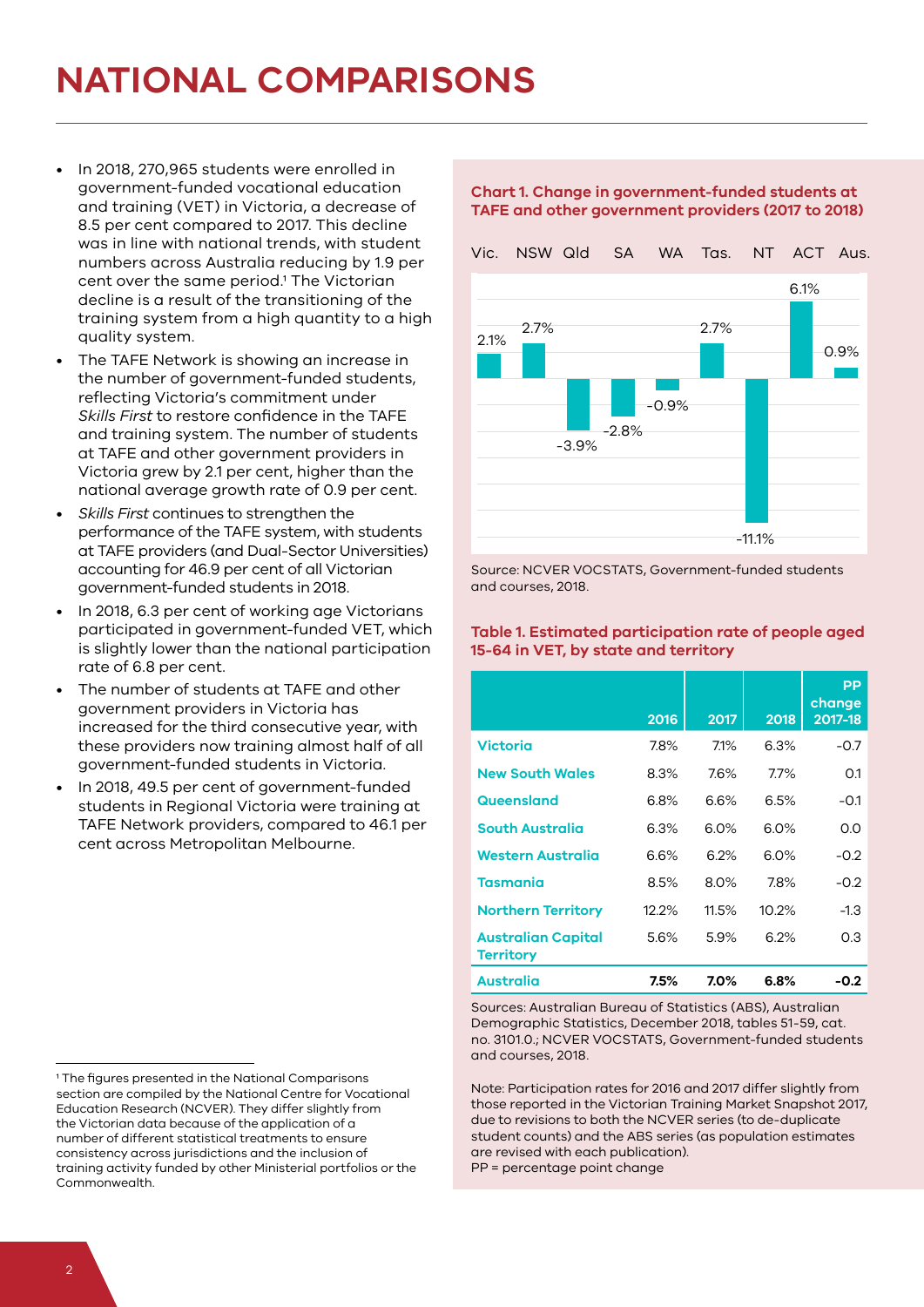|                                               | <b>TAFE and other</b><br>government<br>providers |                                    |                          | <b>Community</b><br>education<br><b>providers</b> | <b>Other providers</b> |                                    | <b>Students attending</b><br>more than one<br>provider type |                                               | <b>Total</b> |                                    |
|-----------------------------------------------|--------------------------------------------------|------------------------------------|--------------------------|---------------------------------------------------|------------------------|------------------------------------|-------------------------------------------------------------|-----------------------------------------------|--------------|------------------------------------|
|                                               | 2018                                             | $\frac{9}{6}$<br>change<br>2017-18 | 2018                     | $\%$<br>change<br>2017-18                         | 2018                   | $\frac{9}{6}$<br>change<br>2017-18 | 2018                                                        | $\overline{\mathcal{A}}$<br>change<br>2017-18 | 2018         | $\frac{9}{6}$<br>change<br>2017-18 |
| <b>Victoria</b>                               | 129,805                                          | 2.1%                               | 38,330                   | $-1.8%$                                           | 86,850                 | $-21.4%$                           | 15,985                                                      | $-18.4%$                                      | 270,965      | $-8.5%$                            |
| <b>New South Wales</b>                        | 244,750                                          | 2.7%                               | 12,350                   | 20.8%                                             | 117,670                | 0.7%                               | 26,125                                                      | 2.0%                                          | 400,890      | 2.5%                               |
| Queensland                                    | 57,570                                           | $-3.9%$                            | 4,005                    | $-4.3%$                                           | 134,185                | 3.2%                               | 16,010                                                      | $-12.3%$                                      | 211,770      | $-0.3%$                            |
| <b>South Australia</b>                        | 38,715                                           | $-2.8%$                            | 2,840                    | 14.3%                                             | 18,255                 | 4.2%                               | 6,410                                                       | $-5.1%$                                       | 66,220       | $-0.6%$                            |
| <b>Western Australia</b>                      | 70,925                                           | $-0.9%$                            | 545                      | $-1.8%$                                           | 26,835                 | $-9.6%$                            | 3,995                                                       | $-5.9%$                                       | 102,300      | $-3.6%$                            |
| Tasmania                                      | 13,870                                           | 2.7%                               |                          | $\overline{\phantom{a}}$                          | 10,205                 | $-9.5%$                            | 1,605                                                       | 4.2%                                          | 25,675       | $-2.5%$                            |
| <b>Northern Territory</b>                     | 8,755                                            | $-11.1%$                           |                          | $\overline{\phantom{a}}$                          | 7,085                  | $-15.7%$                           | 1,960                                                       | $-2.2%$                                       | 17,800       | $-12.1%$                           |
| <b>Australian Capital</b><br><b>Territory</b> | 11,460                                           | 6.1%                               | $\overline{\phantom{a}}$ | $\overline{\phantom{a}}$                          | 5,610                  | 9.0%                               | 680                                                         | 7.1%                                          | 17,745       | 7.0%                               |
| <b>Australia</b>                              | 575,840                                          | 0.9%                               | 58,070                   | 2.8%                                              | 406,695                | $-5.3%$                            | 72,765                                                      | $-7.5%$                                       | 1,113,370    | $-1.9%$                            |

#### **Table 2. Students in government-funded training by state or territory and provider type, 2018**

Source: NCVER 2018, Australian vocational education and training statistics: Government-funded students and courses 2018 (Data Slicer).

Note: Data for 2017 differs from that reported in the Victorian Training Market Snapshot 2017, due to revisions made to the NCVER time series to de-duplicate student numbers from 2015 onwards.

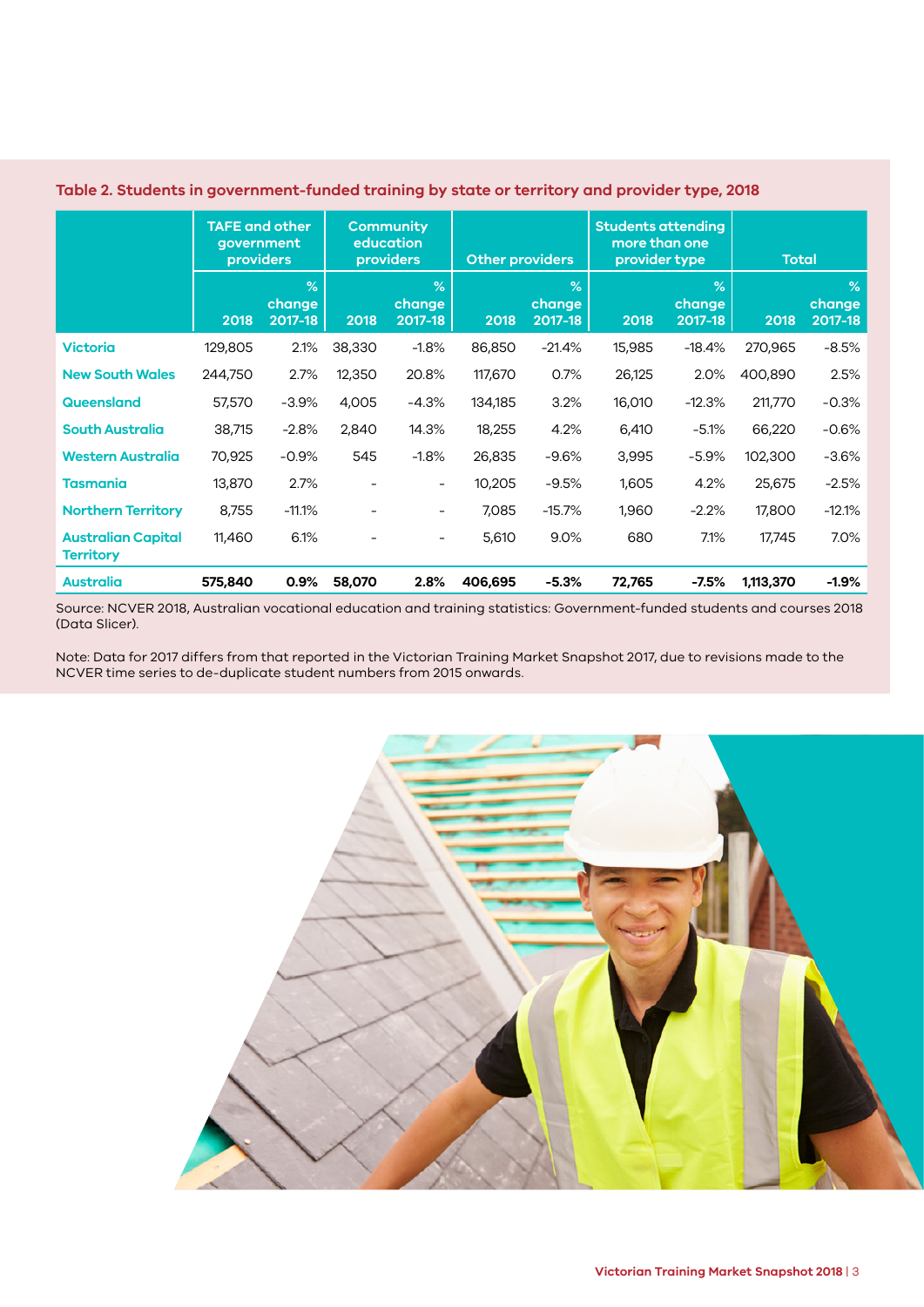### **HIGHER QUALITY VET SYSTEM**

- *Skills First* aims to ensure that every Victorian has access to high-quality training that students and employers can trust. The new training market settings shift focus from highvolume toward high-quality training that leads to jobs and strong economic outcomes.
- In 2018, there were 202,334 new course enrolments (i.e. commencements) and 112,496 continuing enrolments (i.e. students continuing their course from previous years).
- Although TAFE Network government-funded enrolments decreased in 2018, the decline was lower than the decrease in overall market activity. As a result, TAFE Network market share continues to strengthen, growing to 44.2 per cent in 2018 (up 3.3 percentage points).
- Results from the Department's Student and Employer Satisfaction Surveys point to general stability in the training quality of the government-subsidised training system. Around three in four students were satisfied with their VET training and achieved their main reason for training. The improved employment status measure remained steady for students who were unemployed before training, whilst declining slightly for those who were employed before training.

**Chart 2. Proportion of government-funded students by provider type**



Source: DET training market data.

#### **Chart 3. Market share of course enrolments by provider type**



Source: DET training market data.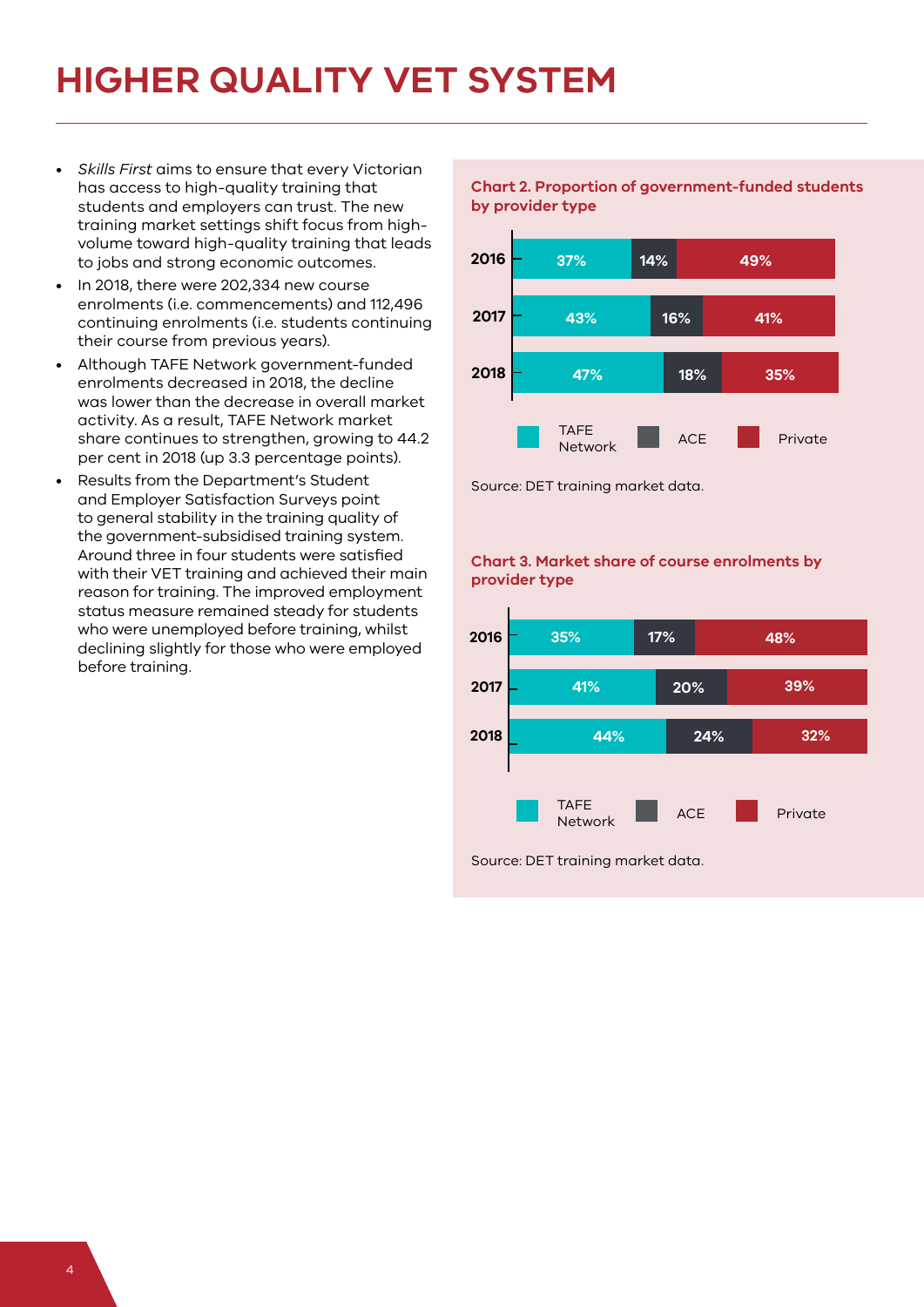#### **Table 3. Numbers of students, enrolments, commencements and providers by provider type for the Victorian training system**

|                      | <b>Provider Type</b> | 2016    | 2017    | 2018           | % change 2017-<br>18 |
|----------------------|----------------------|---------|---------|----------------|----------------------|
| <b>Students</b>      | <b>TAFE</b>          | 90,226  | 95,808  | 93,211         | $-3%$                |
|                      | Dual Sector          | 28,255  | 30,099  | 31,518         | 5%                   |
|                      | $\mathsf{ACE}$       | 44,681  | 46,624  | 48,283         | 4%                   |
|                      | Private              | 157,928 | 119,739 | 92,962         | $-22%$               |
|                      | All                  | 321,090 | 292,270 | 265,974        | $-9%$                |
| <b>Enrolments</b>    | <b>TAFE</b>          | 104,013 | 109,005 | 104,533        | $-4%$                |
|                      | Dual Sector          | 30,897  | 32,637  | 34,644         | 6%                   |
|                      | ACE                  | 64,728  | 70,544  | 74,310         | $5%$                 |
|                      | Private              | 183,768 | 134,217 | 101,343        | $-24%$               |
|                      | All                  | 383,406 | 346,403 | 314,830        | $-9%$                |
| <b>Commencements</b> | <b>TAFE</b>          | 67,392  | 67,991  | 62,373         | $-8%$                |
|                      | Dual Sector          | 20,398  | 21,522  | 22,818         | $6\%$                |
|                      | ACE                  | 58,272  | 64,675  | 66,828         | 3%                   |
|                      | Private              | 101,894 | 67,396  | 50,315         | $-25%$               |
|                      | All                  | 247,956 | 221,584 | 202,334        | $-9%$                |
| <b>Providers</b>     | <b>TAFE</b>          | 12      | 12      | 12             |                      |
|                      | Dual Sector          | 4       | 4       | $\overline{4}$ |                      |
|                      | <b>ACE</b>           | 266     | 259     | 258            | $-0.4%$              |
|                      | Private              | 354     | 322     | 268            | $-17%$               |
|                      | All                  | 636     | 597     | 542            | -9%                  |

Source: DET training market data.

#### **Table 4. Selected results from the Department's Student Satisfaction Survey and Employer Satisfaction Survey**

|                                                                                                               | 2016     | 2017  | 2018  | <b>PP change</b>  |
|---------------------------------------------------------------------------------------------------------------|----------|-------|-------|-------------------|
| Proportion of VET students who achieved their main reason<br>for training                                     | 72.7%    | 73.2% | 73.5% | 0.3 <sub>pp</sub> |
| Proportion of VET students with an improved employment<br>status after training*                              | $42.4\%$ | 46.2% | 45.2% | $-1.0$ pp         |
| Proportion of VET students who were satisfied with training<br>provided by their RTO                          | 76.5%    | 77.0% | 77.5% | 0.5 <sub>pp</sub> |
| Proportion of employers of apprentices and trainees who<br>were satisfied with training provided by their RTO | 76.8%    | 77.6% | 78.5% | 0.9 <sub>pp</sub> |

Source: DET Student and Employer Satisfaction Surveys. Year represents the year students left training. PP = percentage point change, the mathematical difference between 2018 and 2017 results.

\*Note: The methodology used to construct the *Proportion of VET students with an improved employment status after training* measure was changed for the 2017 training year, therefore the results for the 2016 and 2017 training years presented in Table 4 are not comparable.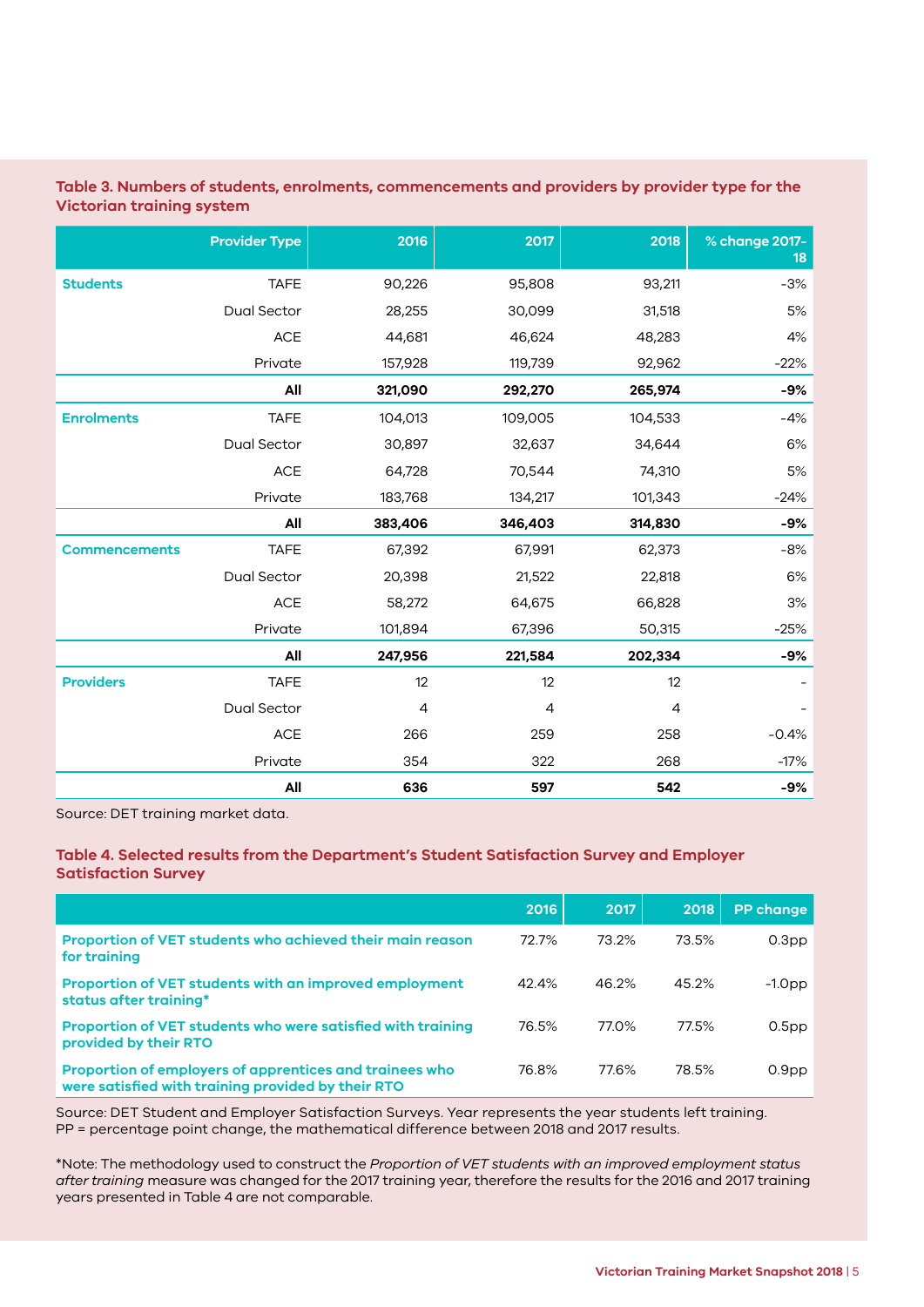- The Victorian TAFE and training system aims to develop skills that lead to real jobs, and prioritises funding to courses that align to industry needs and workforce demands, have strong job outcomes and are linked to government priorities that are of the greatest value to the Victorian economy. These include the National Disability Insurance Scheme (NDIS), Family Violence and Infrastructure workforces, and Apprenticeships and High-Value Traineeships.
- Overall government-funded enrolments in priority areas are growing, particularly in courses related to NDIS, Family Violence and Apprenticeships; and TAFE Network providers have expanded their delivery across each of these key priority areas, even as the overall training market moves to a smaller and more stable system.
- The TAFE Network continues to lead in traineeships growth, with enrolments increasing by 5.8 per cent from 2017 to 2018. Overall traineeship enrolments have declined by 5 per cent, driven by a decrease of 10 per cent at private providers.
- Growth in the five industries with the largest volumes of apprenticeship enrolments has slowed compared to 2017, broadly reflecting the moderating of overall growth in apprenticeships.
- The five industries with the largest volumes of government-funded enrolments make up 49 per cent of total enrolments, with Health Care and Social Assistance and Construction continuing to make up the largest share.

#### **Table 5. Enrolments in Government priority areas by provider type**

|                       | <b>Provider</b><br>type | 2016    | 2017    | 2018    | $\%$<br>change<br>2017-18 |
|-----------------------|-------------------------|---------|---------|---------|---------------------------|
| <b>NDIS</b>           | <b>TAFE</b>             | 7,241   | 9,011   | 10,540  | 17%                       |
|                       | Dual Sector             | 2,145   | 2,515   | 2,887   | 15%                       |
|                       | <b>ACE</b>              | 4,290   | 3,850   | 5,048   | 31%                       |
|                       | Private                 | 18,307  | 13,005  | 13,003  | 0%                        |
|                       | All                     | 31,983  | 28,381  | 31,478  | 11%                       |
| <b>Family</b>         | <b>TAFE</b>             | 4,379   | 5,701   | 6,681   | 17%                       |
| <b>Violence</b>       | Dual Sector             | 1,783   | 1,928   | 2,284   | 18%                       |
|                       | <b>ACE</b>              | 1,780   | 1,757   | 2,154   | 23%                       |
|                       | Private                 | 5,044   | 4,251   | 4,517   | 6%                        |
|                       | All                     | 12,986  | 13,637  | 15,636  | 15%                       |
| <b>Infrastructure</b> | <b>TAFE</b>             | 22,279  | 22,414  | 22,944  | 2%                        |
|                       | Dual Sector             | 7,848   | 8,384   | 8,956   | 7%                        |
|                       | <b>ACE</b>              |         |         |         |                           |
|                       | Private                 | 23,313  | 18,331  | 16,803  | -8%                       |
|                       | All                     | 53,440  | 49,129  | 48,703  | $-1%$                     |
| <b>High-Value</b>     | <b>TAFE</b>             | 1,105   | 1,668   | 1,952   | 17%                       |
| <b>Traineeships</b>   | Dual Sector             | 19      | 27      | 82      | 204%                      |
|                       | <b>ACE</b>              | 563     | 557     | 671     | 20%                       |
|                       | Private                 | 5,560   | 4,958   | 4,453   | $-10%$                    |
|                       | All                     | 7,247   | 7,210   | 7,158   | $-1%$                     |
| <b>Apprentices</b>    | <b>TAFE</b>             | 24,032  | 26,767  | 28,903  | 8%                        |
|                       | Dual Sector             | 6,562   | 6,955   | 7,485   | 8%                        |
|                       | <b>ACE</b>              | 81      | 98      | 158     | 61%                       |
|                       | Private                 | 12,144  | 12,382  | 11,660  | -6%                       |
|                       | All                     | 42,819  | 46,202  | 48,206  | 4%                        |
| At least one          | <b>TAFE</b>             | 43,517  | 47,068  | 49,546  | 5%                        |
| priority area         | Dual Sector             | 12,923  | 13,735  | 14,736  | 7%                        |
|                       | <b>ACE</b>              | 5,224   | 4,906   | 6,493   | 32%                       |
|                       | Private                 | 53,100  | 41,523  | 39,135  | $-6%$                     |
|                       | All                     | 114,764 | 107,232 | 109,910 | 2%                        |

Source: DET training market data. The priority areas are not mutually exclusive. NDIS, Family Violence and High-Value Traineeship courses are defined in the *2018 Funded Courses List,* and Infrastructure courses in the *Jobs and Training Needs Reports.* Equivalent superseded courses are also included.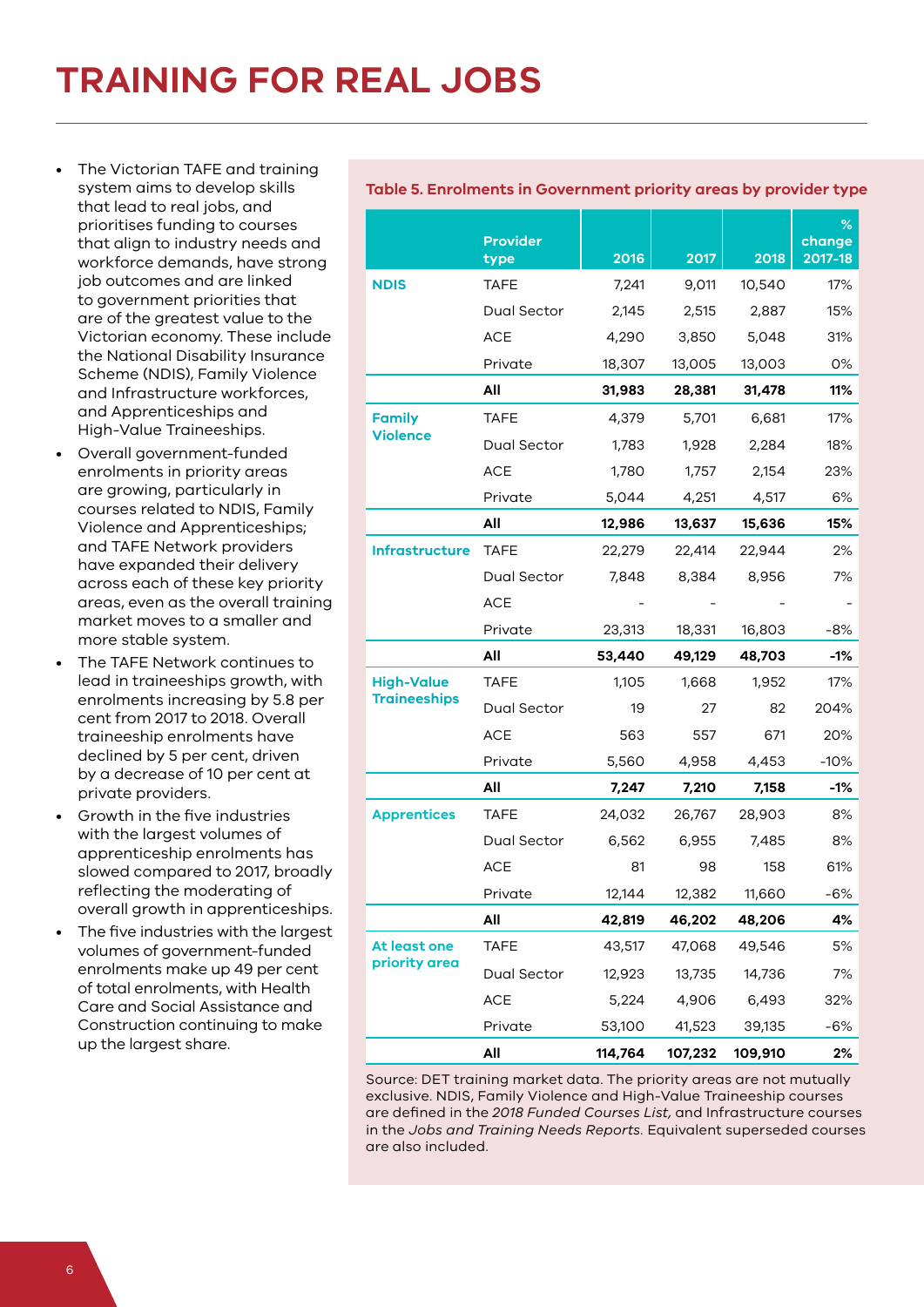#### **Table 6. Top 5 industries for apprentice enrolments**

|                                                  | 2016   | 2017   | 2018   | % change<br>2017-2018 |
|--------------------------------------------------|--------|--------|--------|-----------------------|
| <b>Construction</b>                              | 24,598 | 27,222 | 29,562 | 9%                    |
| <b>Other Services</b>                            | 7,273  | 8,011  | 8,048  | 0.5%                  |
| <b>Manufacturing</b>                             | 4,215  | 4,252  | 4,289  | 1%                    |
| <b>Accommodation and Food</b><br><b>Services</b> | 3,056  | 2,918  | 2,652  | $-9%$                 |
| <b>Retail Trade</b>                              | 1,752  | 1,960  | 1,900  | $-3%$                 |

Source: DET training market data.

#### **Table 7. Traineeship enrolments by provider type**

| <b>Provider type</b> | 2016   | 2017   | 2018   | % change<br>2017-18 |
|----------------------|--------|--------|--------|---------------------|
| <b>TAFE</b>          | 4,312  | 5,366  | 5,663  | 5.5%                |
| <b>Dual Sector</b>   | 433    | 424    | 462    | 9.0%                |
| <b>ACE</b>           | 1,242  | 1,276  | 1,279  | 0.2%                |
| <b>Private</b>       | 16,511 | 12,843 | 11,496 | $-10.5%$            |
| All                  | 22,498 | 19,909 | 18,900 | $-5.1%$             |

Source: DET training market data.

#### **Table 8. Enrolments by broad industry area – top 5**

|                                                           |        | 2016<br><b>VET</b> |        |               |                     |
|-----------------------------------------------------------|--------|--------------------|--------|---------------|---------------------|
|                                                           | 2016   | 2017               | 2018   | 2018<br>share | employment<br>share |
| <b>Health Care and Social</b><br><b>Assistance</b>        | 76,787 | 68,016             | 62,565 | 20%           | 14%                 |
| <b>Construction</b>                                       | 57,247 | 52,738             | 50,760 | 16%           | 15%                 |
| <b>Other Services*</b>                                    | 19,725 | 17,524             | 15,523 | 5%            | 6%                  |
| <b>Manufacturing</b>                                      | 21,273 | 16,478             | 13,113 | 4%            | 9%                  |
| <b>Professional, Scientific</b><br>and Technical Services | 13,723 | 12,437             | 12,094 | 4%            | 5%                  |

Source: DET training market data and ABS Census data. Training data includes Certificate II and above qualifications only, and excludes qualifications that are not aligned to industry. ABS Census data includes people with a highest prior qualification at the Certificate, Diploma or Advanced Diploma level.

\*The Other Services industry includes a broad range of personal services; religious, civic, professional and other interest group services; selected repair and maintenance activities; and private households employing staff.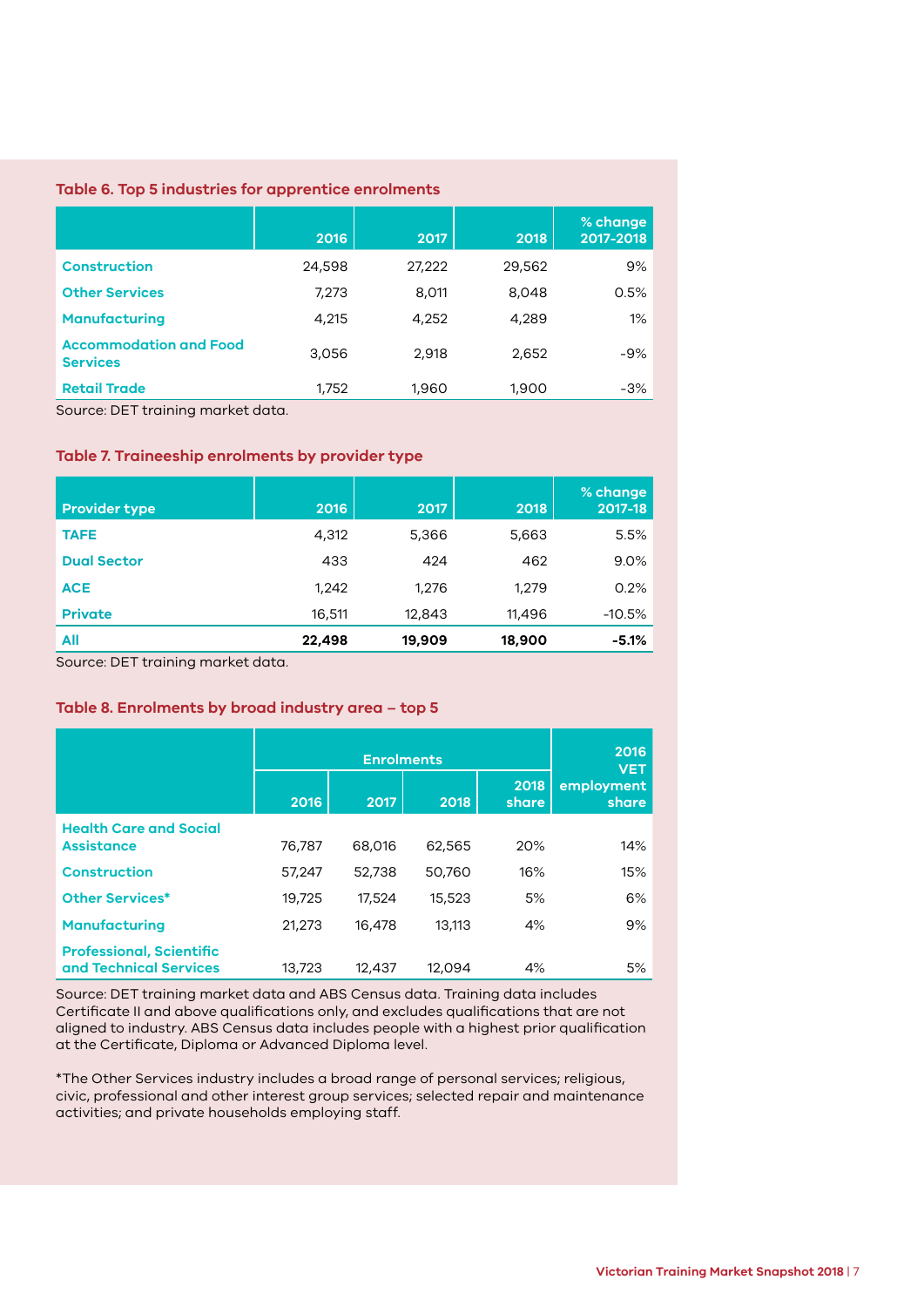# **EQUITABLE ACCESS**

- *Skills First* aims to create an inclusive training system that ensures all Victorians have access to high quality training that leads to strong job outcomes, regardless of age, background, circumstance or postcode.
- In the context of the smaller, more stable government-funded training market, representation of key cohorts remains strong. For example, Table 9 shows that 13 per cent of government-funded enrolments in Victoria are from students with a disability, and 25 per cent of enrolments are from students who are unemployed.
- The TAFE Network plays an important part in helping our most disadvantaged and/ or disengaged students to access and stay connected with training. Table 9 also shows that the TAFE Network accounted for 30 per cent of enrolments from students with a disability and 47 per cent of enrolments from Indigenous people in 2018.
- The Adult and Community Education (ACE) sector continues to lead in providing training to learners facing barriers to engagement in education, training and employment. ACE providers primarily deliver pre-accredited and foundation training across Victoria and in 2018 delivered almost 39 per cent of all foundation training enrolments.

#### **Table 9. Key cohorts, 2018**

|                                                                                   | <b>All providers</b> | <b>TAFE</b><br><b>Network</b> |                      |
|-----------------------------------------------------------------------------------|----------------------|-------------------------------|----------------------|
| <b>Cohort</b>                                                                     | <b>Enrolments</b>    | % of total<br>enrolments      | % of total<br>cohort |
| People with a<br>disability                                                       | 39,387               | 13%                           | 30%                  |
| <b>Indigenous</b><br>people                                                       | 5,907                | 2%                            | 47%                  |
| People with no<br><b>prior Certificate</b><br>III (20 to 64)                      | 158,930              | 50%                           | 41%                  |
| <b>Early School</b><br><b>Leavers (15 to</b><br>19)                               | 22,218               | 7%                            | 68%                  |
| <b>Unemployed</b><br>people                                                       | 78,553               | 25%                           | 29%                  |
| <b>Culturally and</b><br><b>Linguistically</b><br><b>Diverse (CALD)</b><br>people | 108,765              | 35%                           | 31%                  |

Source: DET training market data. The cohorts are not mutually exclusive. Students may be represented in more than one key cohort (for example, students may have no prior Certificate III and have a disability). Culturally and Linguistically Diverse (CALD) people speak a language other than English at home, or have a non-English speaking country of birth.

#### **Table 10. Foundation enrolments by provider type**

| <b>Provider type</b> | 2016   | 2017   | 2018   |
|----------------------|--------|--------|--------|
|                      |        |        |        |
| <b>TAFE</b>          | 9,508  | 10,768 | 9,646  |
| <b>Dual Sector</b>   | 2,609  | 3,015  | 3,352  |
| <b>ACE</b>           | 11,210 | 11,733 | 10.148 |
| <b>Private</b>       | 7,842  | 4,882  | 3,078  |
| All                  | 31,169 | 30,398 | 26,224 |

Source: DET training market data.